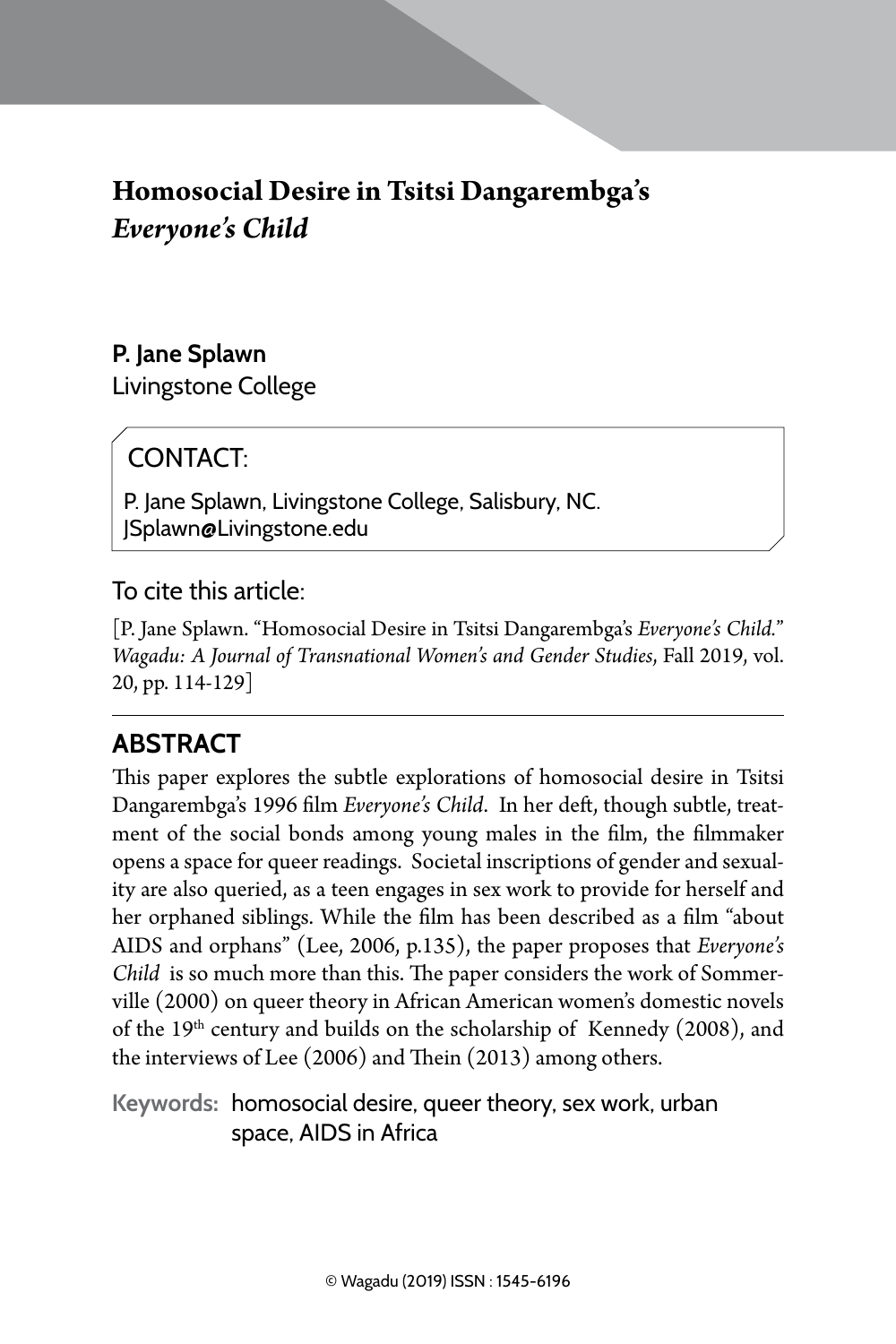Tsitsi Dangarembga was interviewed in 2006 by Christopher Joon-Hai Lee in *Transition* shortly after the release of her 30 minute short film *Mother's Day* and just before the release of her novel *The Book of Not*, sequel to her highly successful and critically acclaimed novel *Nervous Conditions* (1988*).* The context of the interview was Lee's query of Dangarembga to 'fill in the blanks' and inform her audience of just exactly what she had been doing since the 1988 release of *Nervous Conditions*. Dangarembga offered that she had entered film school in Berlin in 1989, worked on several projects for the Fund for Media Trust, including *Neria*, for which she wrote the screenplay, and *Everyone's Child*, which she directed. Explaining the context under which *Everyone's Child,* her "graduation film," was produced, Dangaremgba (Lee, 2006, p. 135) noted how she had not been "able to raise money for the project I had in mind, but luckily the Media for Development Trust asked me to direct one of their productions. I was able to present that film as my graduation project, and I was pleased that I managed to graduate with distinction. That was *Everyone's Child*, about AIDS and orphans."

When Lee (2006, p.135) tells her that he had never seen *Everyone's Child*, Dangarembga quickly makes what might be described as a disclaimer:

CJL: I'm afraid I haven't seen it

TD: Please don't. It was really one of those NGO, "teach the people how to

behave" –type things, and I needed work, and I needed to graduate, so I did

it. But it's not the kind of thing I like to do (p. 135).

Despite the filmmaker's acknowledgment of the production constraints that she was under during the making of the film and, perhaps, also her modesty about her own early directorial gifts, I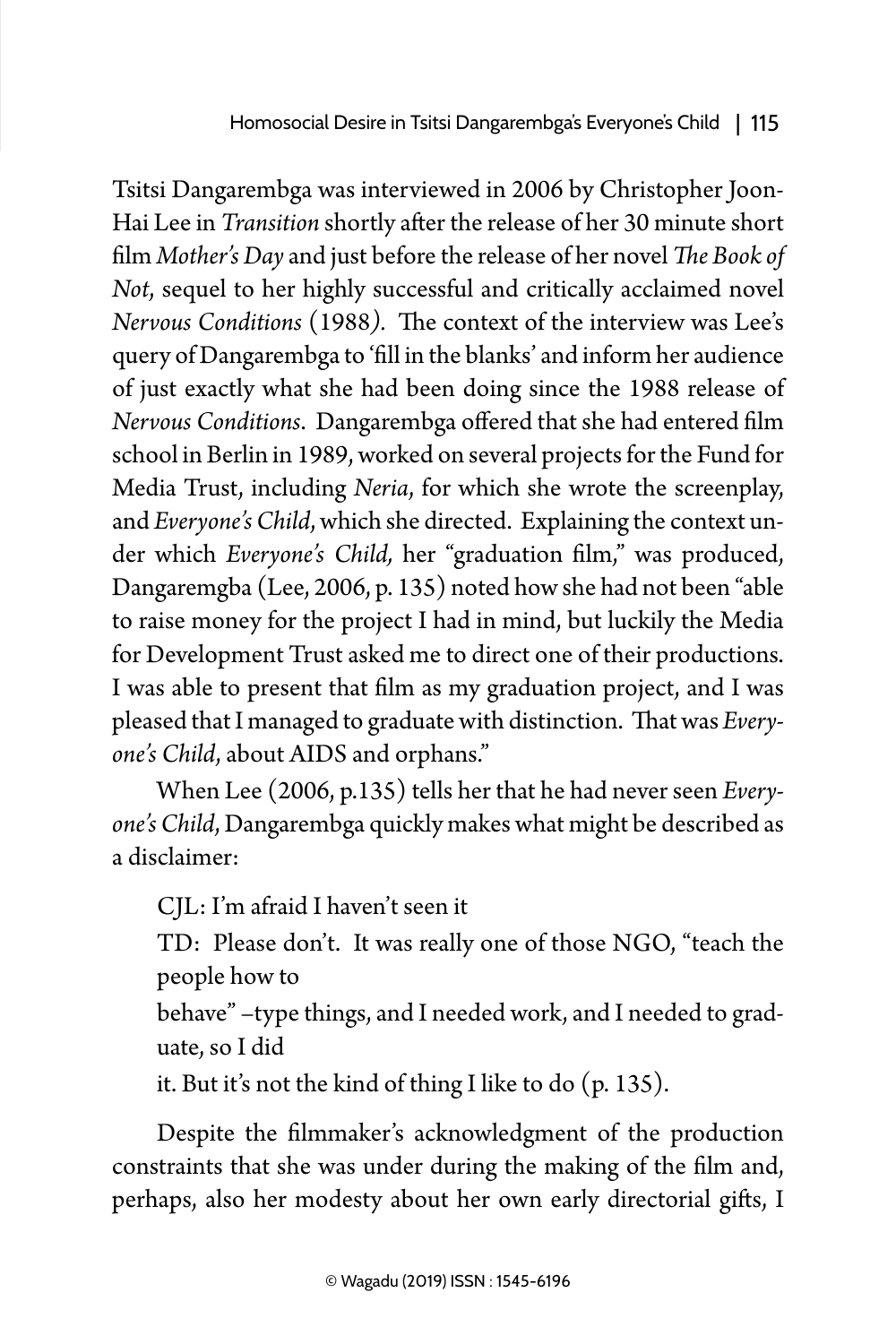would argue rather that in *Everyone's Child*, her first full-length film, Dangarembga presents insight into the image of dispossessed young males as Harare approaches the twenty-first century, even as she exposes the myth of the village as a site of community. Indeed, under Dangarembga's direction, the liminal space(s) of the film offer the spectator multiple diverse, though intertwined, readings of gender, race, class, and sexuality within the urban landscape of Harare, including what might be construed as a glimpse inside homosocial desire among its youths.

 Based on the story by Shimmer Chinodya, with screenplay adaption by John Riber, Andrew Whaley, and Tsitsi Dangarembga, *Everyone's Child* (1996)was commissioned by two European-based organizations: Media for Development Trust with support from the British Overseas Development Administration. It reflects director Tsitsi Dangarembga's very conscious juxtaposition of the complexities of a rural space that is simultaneously represented as the space of nature, tradition, family, and the earth as well as that of battery and abuse, disease, and social ostracism. Concurrently, in the urban space(s) of Harare, this juxtaposition is limned as that of 'the street,' where gang theft, aggravated violence, male prostitution, persistent hunger, and a code of survival "by any means necessary" exist. In this male-dominated, urban space, rendered through the eyes of the adolescent Itail Mapisa, we observe embedded within the text a particular form of homosocial desire that seems to thrive among these young, dispossessed males. By honing in on the life experiences of the two teenagers Tamari and her brother Itail Mapisa, the film underscores the tragic possibilities for young men as well as young women left to fend for themselves in a world that does not fathom that Tamari, Itail, and their two younger siblings are "everyone's child[ren]."

 Arguably, *Everyone's Child* is most commonly discussed in terms of the film's subtle presentation of HIV/AIDS and its repre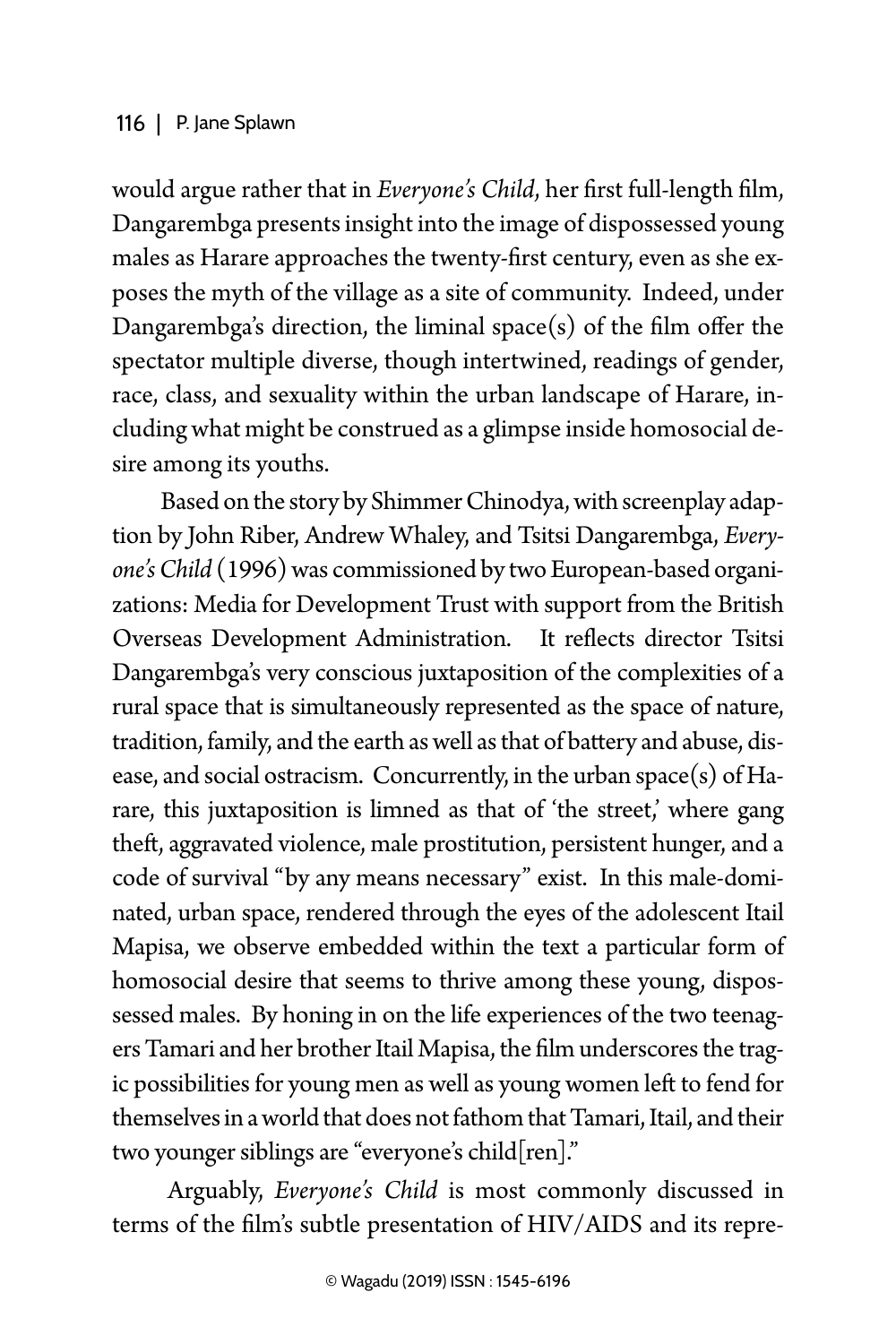sentation(s) of village/rural and urban space(s). Throughout most of the film, Dangarembga reveals village space as dysfunctional alongside the fragmentation and disorientation of urban space. Save for the concluding scenes which occur in the local space of the village, a troubling vision of what could become twenty-first century Harare looms before the audience. Indeed, her fellow Zimbabwean and predecessor Dambuzo Marechera (1999) forewarned his readers of such a space in his novel *The Black Insider*. In this work, Marechera depicts an apocalyptic Harare in which a military state wages a final clamp down on socially conscious university students and other progressives at the end of that novel.

While homosocial desire is not seen in the space of the village, there is, nonetheless, a clear tension in Dangrembga's film between the space of the village versus the space of the city. This tension is poignantly articulated by Tamari when her lover Thabiso asks her to join him in metropolitan Harare while he tries to make it as a musician. To his entreaty, Tamari replies, "What will I do in the city?" (Dangarembga, 1996). Here Tamari reminds her lover as well as the audience of the boundaries that exist between village and urban spaces. As someone whose knowledge of the outside world does not extend beyond the village, Tamari is understandably leery about how she will be able to support herself as well as fit in Harare. More to the point, though, she refuses to abandon her two younger siblings behind in the village.

Tamari's brother Itail, however, sees more promising possibilities in Harare. After he goes to Harare, Itail comes to learn the differences between rural and city life. Itail observes how his new "friends" inhale cocaine so as not to feel their hunger. One of them, Charlie, who had come to his assistance earlier by inviting him into and showing him around the squatter "penthouse," assists him once again, this time consoling him with a thin white powder,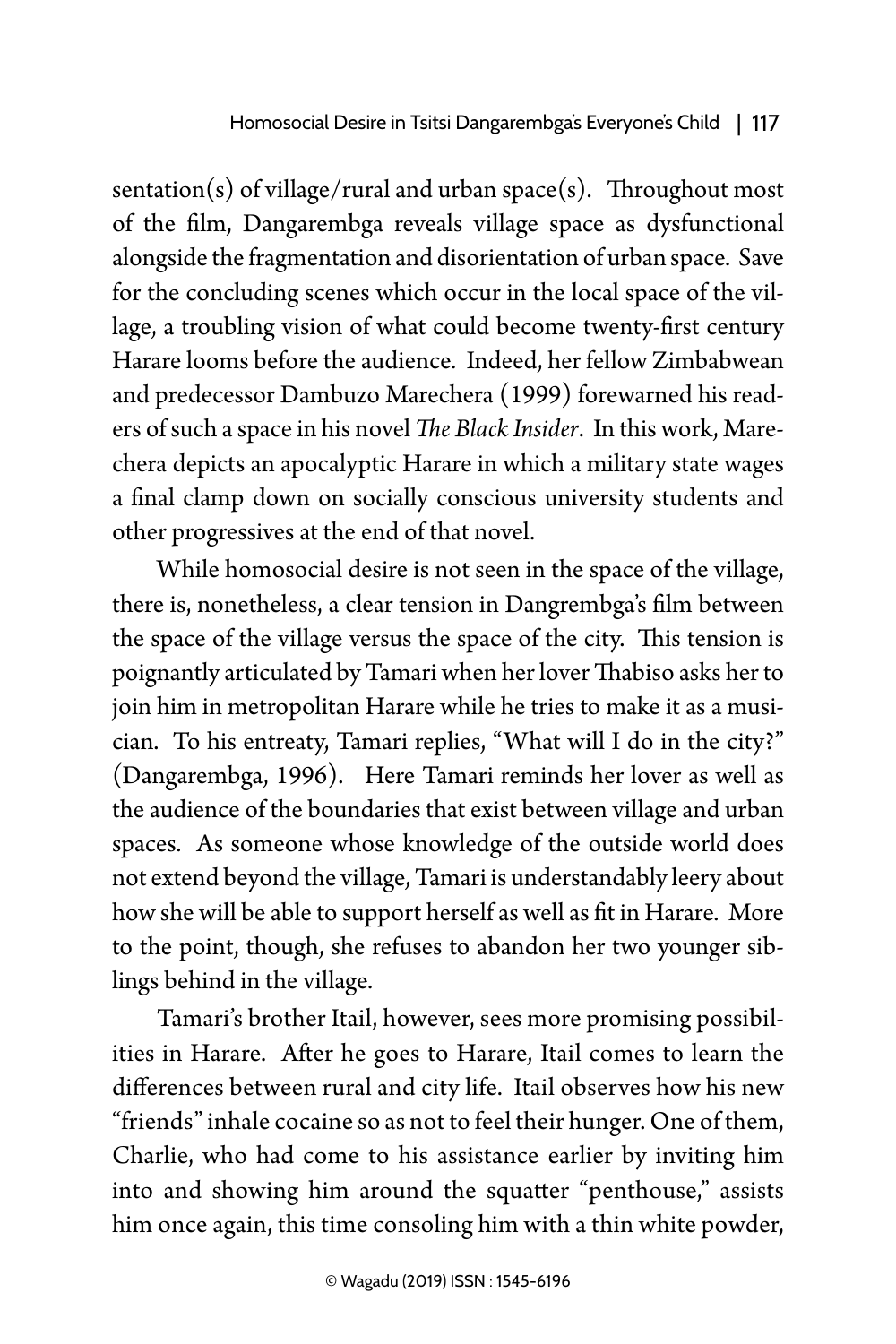which in the local space of his village Itail would have known to avoid, perhaps owing to his strong family influences. But in the space of the city, where hunger pangs wrench his entrails and family gets reconfigured as a social bond, Itail succumbs to Charlie's offer, accepting the cocaine as a means to numb his hunger and heighten his senses. In the urban space of Harare into which Itail falls, the dream of making \$1,000 a month in a janitorial job proves to have been merely an illusion, sufficiently bright and dazzling enough to coax village boys from the known space of the village to the unknown one of the city. Rather, what Itail finds instead are the more bleak possibilities as echoed in the film's soundtrack. As the spectator observes Itail dodging police, oncoming traffic, etc., Laygwan Sharkey's (1996) hip hop track strategically positioned at this point in the film proclaims, "So, I'd rather be a gangster. Sell cocaine on the corner."

What does it mean for a young male teen in Harare to take on the mantra "I'd rather be a gangster. Sell cocaine on the corner" (Sharkey, 1996)? It would appear that Dangarembga, as director, has pointed to a concern common to western as well as African metropolises. The message of the film is clear: These young people are underserved by society, and since society has made little or no effort to serve them, they will attend to their own survival needs as best as they can and 'by any means necessary'. Sharkey deploys the words "gangster," "cocaine," and "corner" to receive greater stress, allowing the audience to pay clear notice to the very real threats that exist within the same underserved communities that can potentially permeate into those spaces outside of the city. Indeed, Thomas Mapfumo, one of the artists on the film's soundtrack, is known for suffusing into his music socially conscious lyrics that underscore the problematic of dispossessed people, youth in particular, in a twentyand twenty-first century politically corrupt society. For example,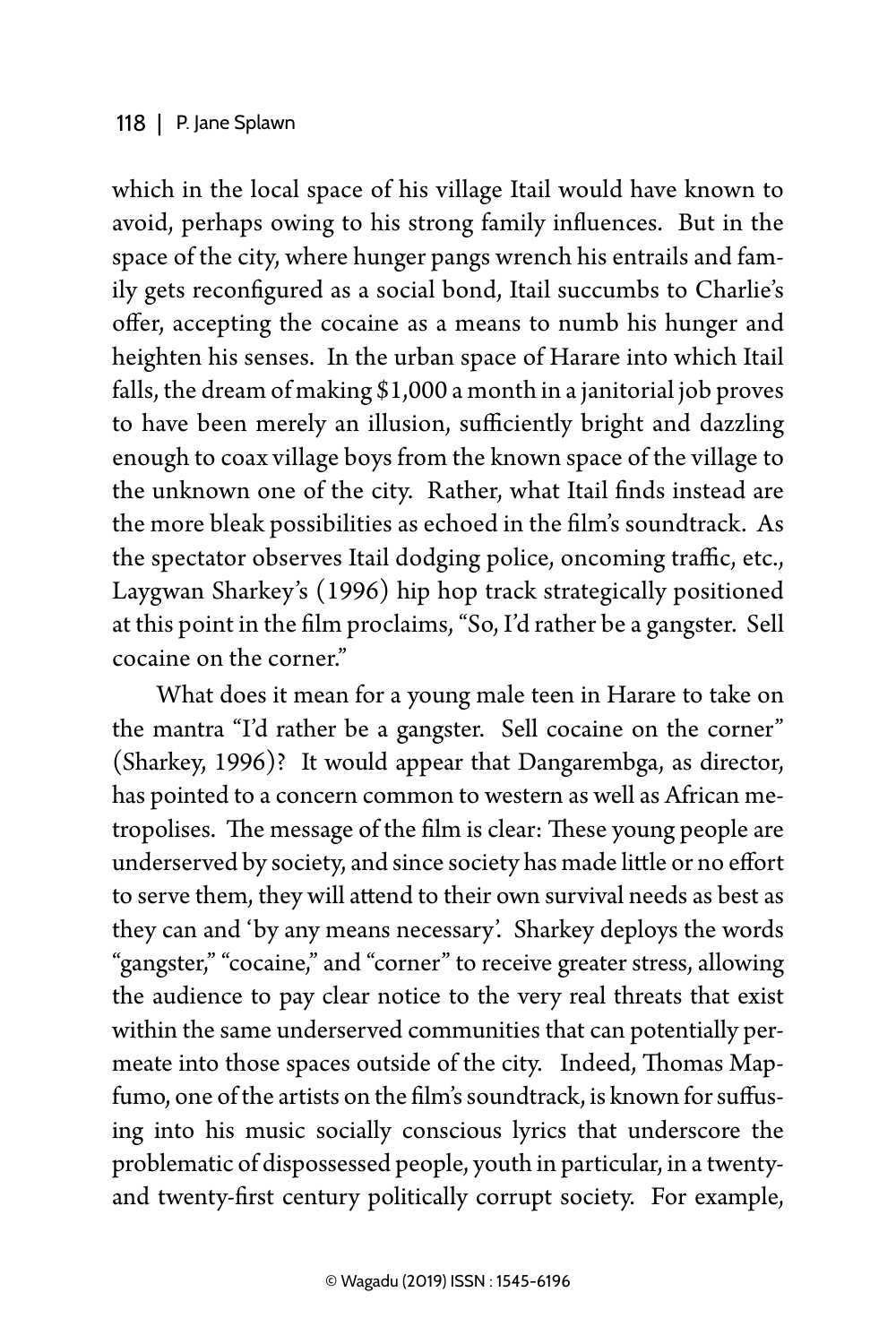his acclaimed, though banned, hit "Corruption" (1989), has been seen by some as "prophetic," given Zimbabwe's social and political concerns that would follow in the ensuing decades.

The music in the film, moreover, serves as a kind of chorus, prompting the audience to see things in a particular way. For instance, while attempting to keep her younger siblings from starvation and to enable her sister Nora to attend school, Tamari must make the difficult decision about whether to engage in sex work. She exchanges sexual favors with Shaghi, the corrupt grocer, for money. Yet as the audience views the scene, the sound track blares "Character. I'm in love with your character, Ooh, Ooh" (1996), inviting the spectator to consider that a young woman who does whatever she must to hold her family together is, in fact, a woman of great character, thereby, silencing any other suggestion to the contrary. There are many other such examples in the film in which music, functioning as a Greek chorus, steers the viewer's interpretation into alternate ways of looking at youths left struggling to survive.

# Homosocial Filmic Desire in Harare

The necessity of survival can require the forging of bonds between those youth attempting to navigate the difficult space of the street. To this end, Itail seems to have formed such a bond with Charlie, the one member of the gang who is most sympathetic toward him as a newcomer to a life on the streets. It is Charlie who shares his space in a corner in the abandoned flat, and it is Charlie who is the first to give Itail drugs to appease his gnawing hunger. Toward the middle of the film, Charlie and Itail get high, and in the scene that follows, the two teens revealingly press their lips against the windshield of a car and blow out air onto it. The windshield scene is key on a number of levels. To be sure, the placement of a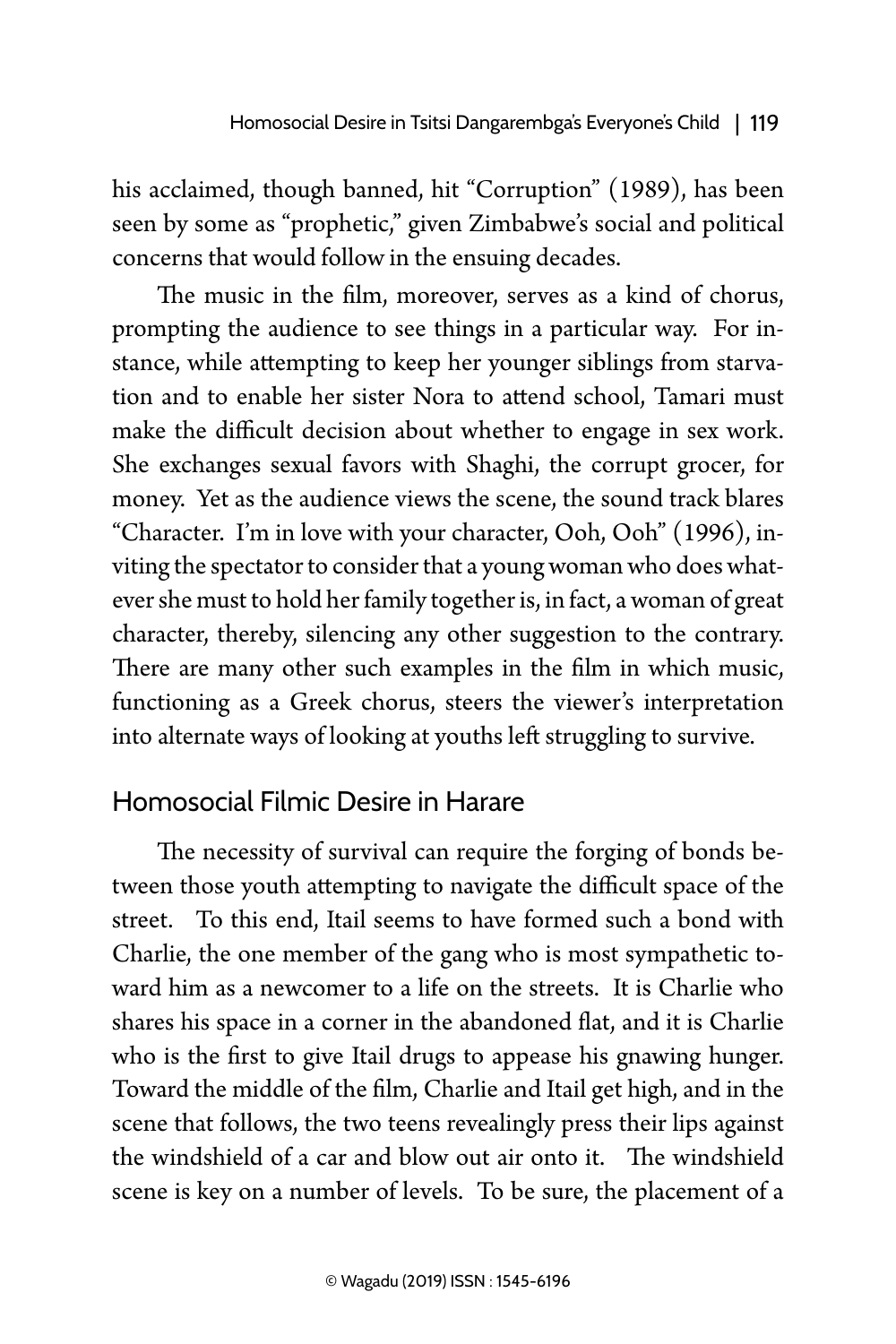given scene can be very important to the overall meaning of the text, and special attention is given to those events that occur in the center, or at the heart of the text. Significantly, Dangarembga situates the windshield scene roughly in the middle of the film (49.20 minutes of 90 minutes), just before the "cruising" scene, to be discussed later.

This windshield scene is intriguing to the spectator, particularly in light of the scene that follows-- the "cruising" scene in which Itail is picked up by a white Zimbabwean man driving a red sports car. Just before the man in the car stops for him, Itail throws up seemingly because his body is unaccustomed to the drugs that he has just inhaled with Charlie. The driver of the car asks him if he wants to earn some money. Impoverished during his life on the streets, Itail nods his head and gets into the car. Almost immediately, an enraged Zato, the leader of the gang, like a guardian angel appears just in time to stop the car, but it is actually Charlie who yanks Itail from it. Accosting Itail for getting in the car with the man in the first place, Zato bluntly asks, "Do you want to be screwed?" (1996). He then asks Itail whether he knows what he is doing, telling him that the man was "just cruising" (1996) the streets of Harare 'for [young] brown flesh,' aptly expressed by the voiceover in Isaac Julien's film *Looking for Langston* (1989), describing the cruising of the streets of Harlem in the 1920s and 1930s.

Typically, this scene in *Everyone's Child* is viewed as an expose on the exploitation of young street kids in which they are forced into prostitution. While this general assessment is true, I would argue that Dangarembga's trenchant use of subtlety here lies in what could also be seen as a sub-text. For instance, some viewers may query whether there is some degree of silencing in the film, given that the potential sexual moment might have been considered taboo in the culture. What develops in the film as a sublimated erotic desire that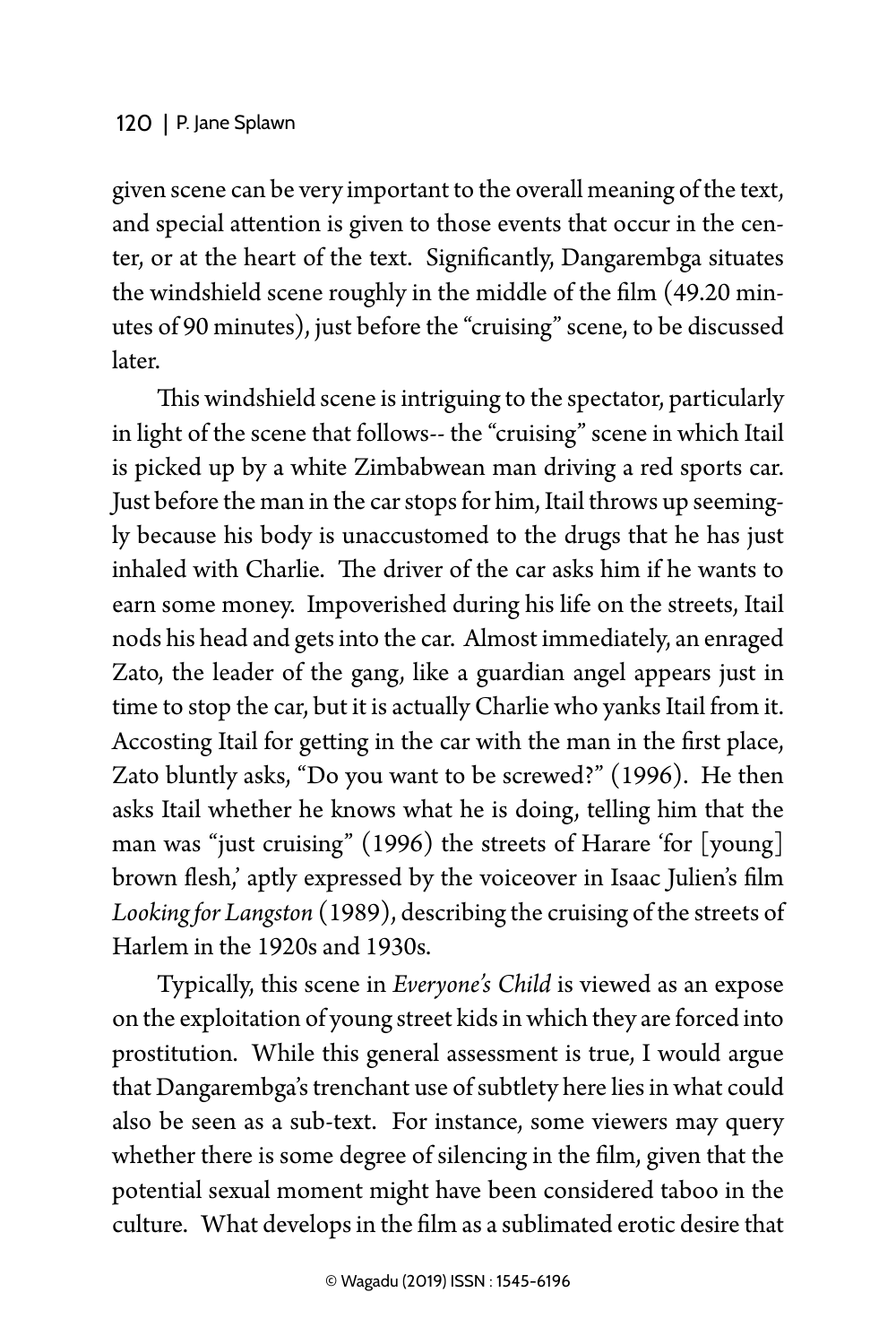begins between two young male teens pressing and blowing their lips against a car window across from one another might also be read as repressed sexual desire that comes to an abrupt end in the potentially dangerous cruising scene with the man in the sports car. More specifically, the car windshield that Charlie and Itail press their lips against in the previous scene could be seen as functioning as a metaphoric 'wall,' In literature, the wall is typically a physical structure that traditionally forms a barrier between young forbidden lovers. Shakespeare (Bevington, 2009, p.175) parodies this wall in "A tedious brief scene of young Pyramus and his love Thisbe; very tragical mirth," the play-within-the-play in *A Midsummer Night's Dream*. Moreover, the visuals (phallic symbolism of the red sports car, presence of a white Zimbabwean man on the back streets of Harare) seem too stark for the spectator not to read some level of sexual innuendo into both the previous and the present scene.

# Fast Cars and Escape

Although fast cars are often associated with escape as well as adventure, Dangarembga seems to deploy repetition with variation of this symbol in the film. A car is often seen in popular music and literature as a protagonist's best chance of survival and of getting out of a presumably dire situation. But the young men in the film who line the streets of Harare after having left their homes to make it in the city seem only able to possess fast cars when they steal them. Consider, for instance, the incidents of car theft in episodes of the popular series *The No. 1 Ladies' Detective Agency* based on Zimbabwean Alexander McCall Smith's novels (1998-2013). As noted in the previous section, in this scene Itail and Charlie have just inhaled cocaine to escape their present situation, but they both realize that this form of escape is only momentary and the means to that escape again will only lead them to addiction and, even more likely, to jail.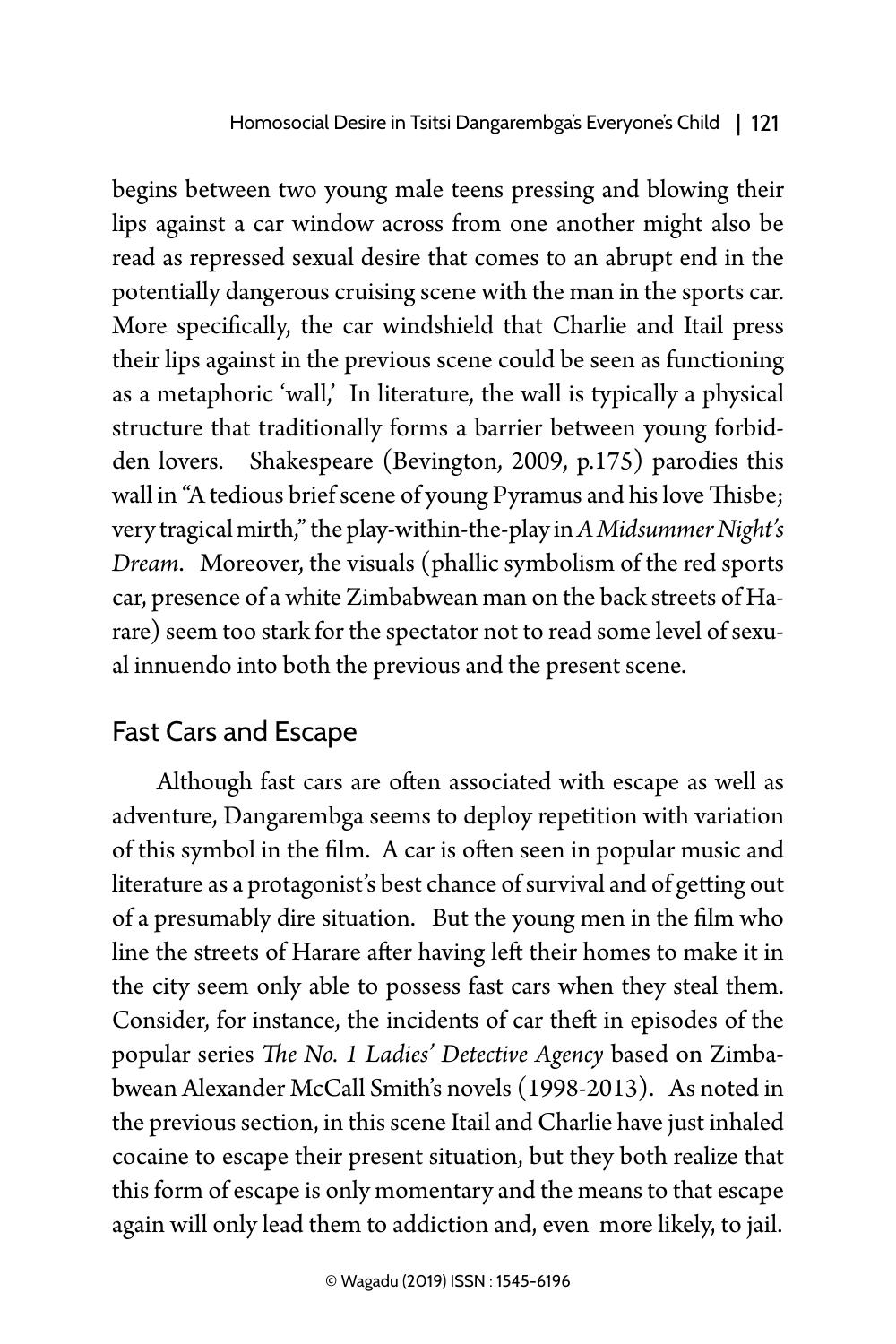#### 122 | P. Jane Splawn

Perhaps, this is the moment that Dangarembga captures in this scene between the two males whose bond of friendship has been forged out of necessity. Indeed, the sub-utopian world of the street is replete with homo-social desire, in which the magnetic Zato commandeers the desire of the boys to become members of his group. At the end of the "cruising" scene, Itail begs Zato to allow him to be re-incorporated into the fold, pleading, "Zato, please, Zato" (1996), Itail's acknowledgement that he feels that he has no other place to go in Harare. While Zato accepts Itail back into the group, he does so only on the condition that Itail assist with the theft of a well-dressed woman's purse which ultimately lands Itail, inexperienced in thievery, into juvenile detention.

It is at this point in the film that the two young men with the strongest homosocial desire become separated; their relationship, perhaps, lost forever. Arguably, according to the filmic world view, it might appear that Itail is sent away to juvenile detention to silence the potential blossoming of his and Charlie's bond of friendship, whether it be sexual or platonic in nature. However, related questions also arise. For instance, while in detention camp, Itail appears to emerge as the camp's leading pugilist, perhaps as an outward reflection of his inner turmoil, or to offset the imagery of his vulnerability as a young man in the previous scenes on the streets of Harare. Again, Isaac Julien's (1991) insight into the inner workings of sexual stereotyping are apposite. While discussing his film *Young Soul Rebels*, Julien (1991) states that he had purposefully cast the most "effeminate" looking black male to play the role of the straight male and the most "macho" looking male as that of the gay male. Julien's directorial stance forces the spectator to think outside societal expectations, seeing the extent to which such conventions are acquired rather than innate. As a wiry, thin young man in the detention camp, Itail disrupts the view that body size determines the outcome of a physical encounter.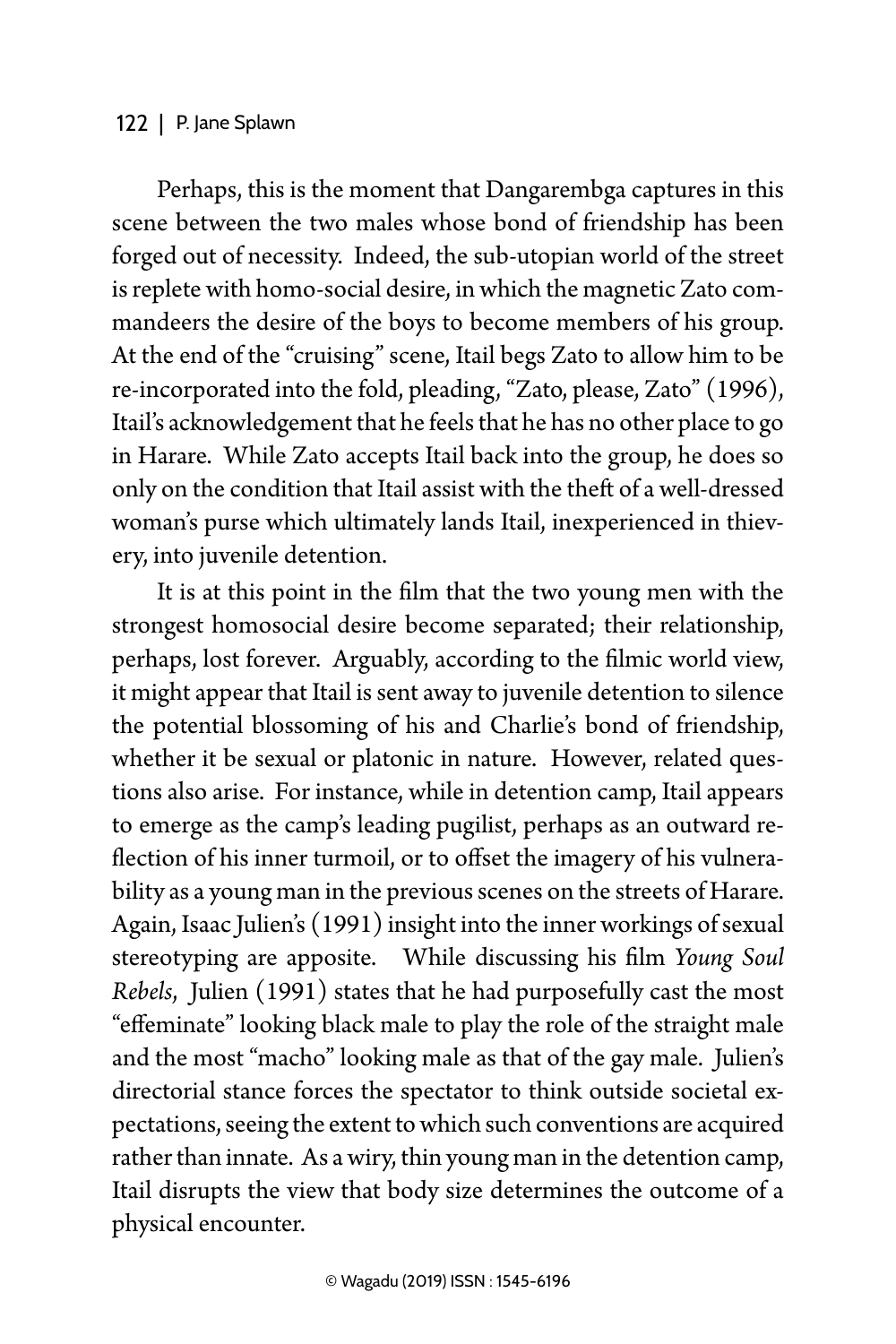Itail's hyper-masculinity in the prison scenes may be a reflection of his deeply-seated anger, but as I have argued, it may also be a reflection of his need to assert himself as a man to his fellow juvenile inmates. Either way, the scenes in the detention center in which he appears obsessed with proving his masculinity physically when set against the lips-to-windshield episode with Charlie a few scenes earlier reveal a significant turn in the direction of Itail's male identity in Dangarembga's film.

Applying queer theory to the windshield and to the detention camp scenes of the film may shed some light on Itail's experiences in the gang and in the prison camp in Harare. Siobhan Somerville (2000) has argued that queer theory opens a space into which readings of gay and straight can be examined. As she puts it (Sommerville, 2000, p.136) , "[t]o 'queer' becomes a way to denaturalize categories such as 'lesbian' and 'gay' (not to mention identities that have worked to establish and police the line between the 'normal' and 'abnormal' since the late nineteenth century." As Sommerville (2000, p.136) explains, "queer theory has tended not toward locating stable 'queer' subjects but rather toward understanding the very process of deviant subject formation that results from a refusal or 'failure' to adhere to the proscriptions of compulsory heterosexuality."

In the liminality of the representation of sexuality in the film, Dangarembga creates a space in which some scenes in *Everyone's Child* are open to a "queer reading." Itail's windshield scene with Charlie can be interpreted as his "refusal or 'failure' to adhere to the proscriptions of compulsory heterosexuality." Had the patriarch of the Mapisa family, Uncle Ozias, witnessed the scene, the viewer might wonder whether Uncle Ozias would have been as enraged by his nephew Itail's behavior as he is by his niece Tamari's when she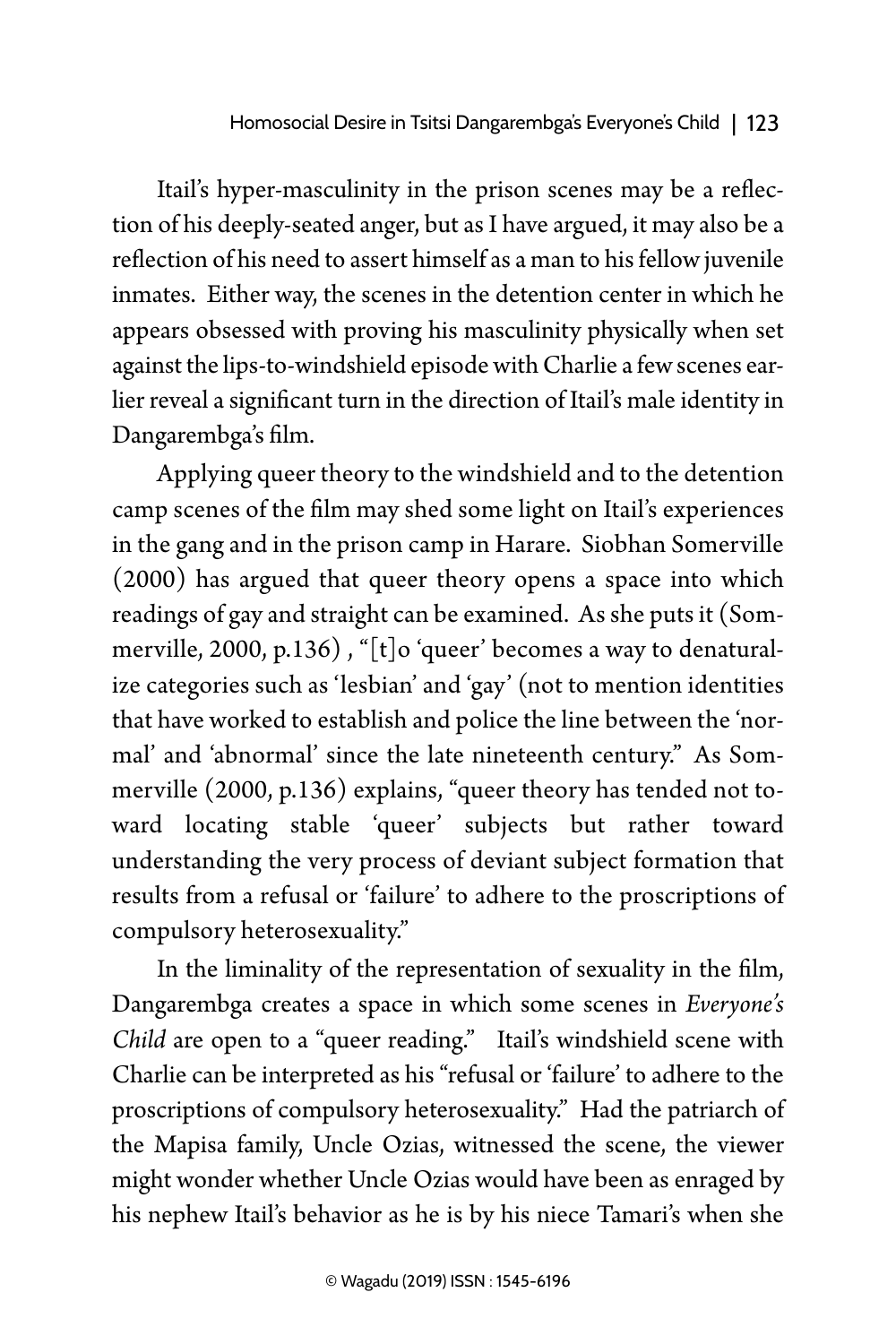#### 124 | P. Jane Splawn

sleeps with morally corrupt grocer Shaghi to provide the means to take care of her two younger siblings. Subject to query also is how Uncle Ozias might have responded to what likely would have appeared to him as his nephew's "effeminate" behavior of blowing air bubbles onto windshields. Moreover, homosocial desire, prevalent among self-identified straight and gay communities, can be read here as a form of Somerville's definition of "deviant subject formation." For instance, Itail's membership in a gang, ostensibly at least, allows him to preclude initial scrutiny about his sexuality. How identities are formed, what authority prescribes the labels, and who adjudicates entrance into or rejection from groups help shape transgressive responses to texts. Seen this way, the spectator might ponder whether Itail joins the gang because of necessity and circumstance, after finding that "Uncle Jimmy," who had promised him a job, has absconded from Harare, or whether he does so because, as a villager, he feels compelled immediately to assert his masculinity by joining up with a gang.

Itail and Charlie's membership in the gang may blur the boundaries of how the spectator at first perceives their pressing their lips against and blowing bubbles onto the windshield as deviant—perhaps, as a rebellion against Zimbabwean society's "proscriptions of compulsory heterosexuality." If the pressing of lips against and blowing of bubbles onto the windshield, and the hyper-masculinity in the detention camp, for example, are read as deviant subject formation, then, Itail's activity in the detention camp may be viewed as a re-stating of his commitment to conform to societal rules governing sexual behavior. Seen this way, Itail's bravado in the prison camp can be read as his way of countering his perceived sense of vulnerability. The spectator is left to wonder whether he has learned this from his brief apprenticeship on the streets with Zato and his gang.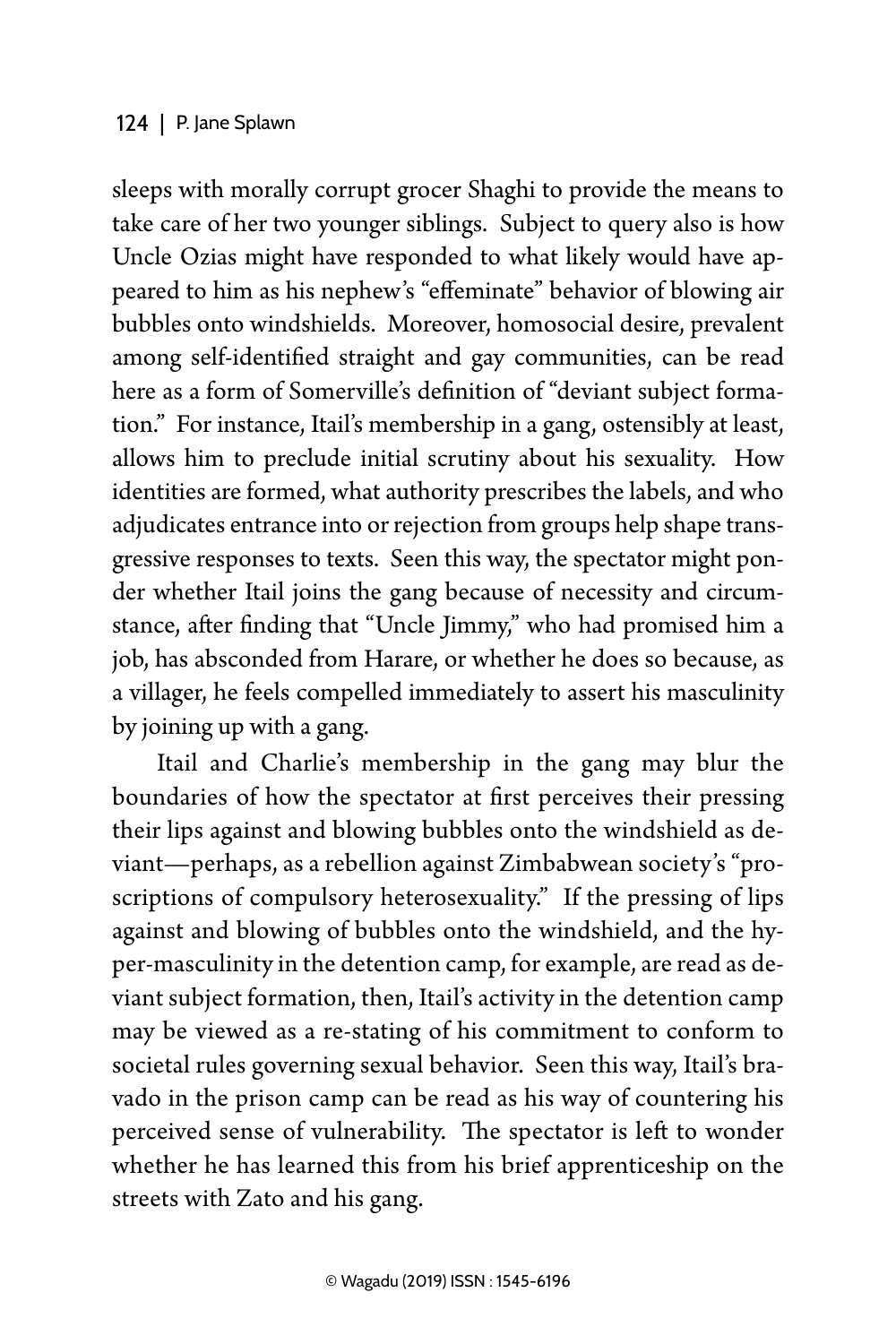Nonetheless, is it the softer side of Itail's nature that the counselor for juvenile teens sees when, after several sessions, she recommends that he return to his home in the village to help take care of his family. Indeed, it is in the pivotal scenes at the detention camp (when Big Boy, the camp's gang leader, tells Itail that he thinks his mother gave him AIDS, etc.) that it is incontrovertibly clear to the viewer that Itail and his siblings' parents had died of AIDS, and that it is for this reason that most of his neighbors have distanced themselves from them.

As noted, it is the therapist's ability to reach Itail's inner person that leads her to conclude that he doesn't belong with the other adolescents in the camp who have become more hardened to life. Though toughened by his experiences on the streets of Harare, Itail has not lost the sense of family instilled in him by his parents, his sister Tamari, and by their 'true' neighbor Ambuya, the wise woman and spiritual center of the village. In this aspect, Dangarembga seems to offer the spectator hope—that a 'good kid' like Itail may stumble and may fall, but will not remain down: Out from the ashes of a tragedy, a community that has taken time to re-center can, indeed, re-unite.

### Conclusion

 Significantly, it is in the local spaces of the village that healing and transformation occur, but only in the final scenes of the film. The tragic death of Tamari and Itail's younger brother Nhamo ushers in a communal recognition of the truth that the film director as well as the film's producers would have the audience along with the characters grasp. That is, that each of us is connected. With a message that echoes the view of Martin Buber (1937) in his theory of "I/Thou," the film proffers the view that an orphaned child is not simply "someone's child," but rather, is as much a part of each of us as we are to ourselves.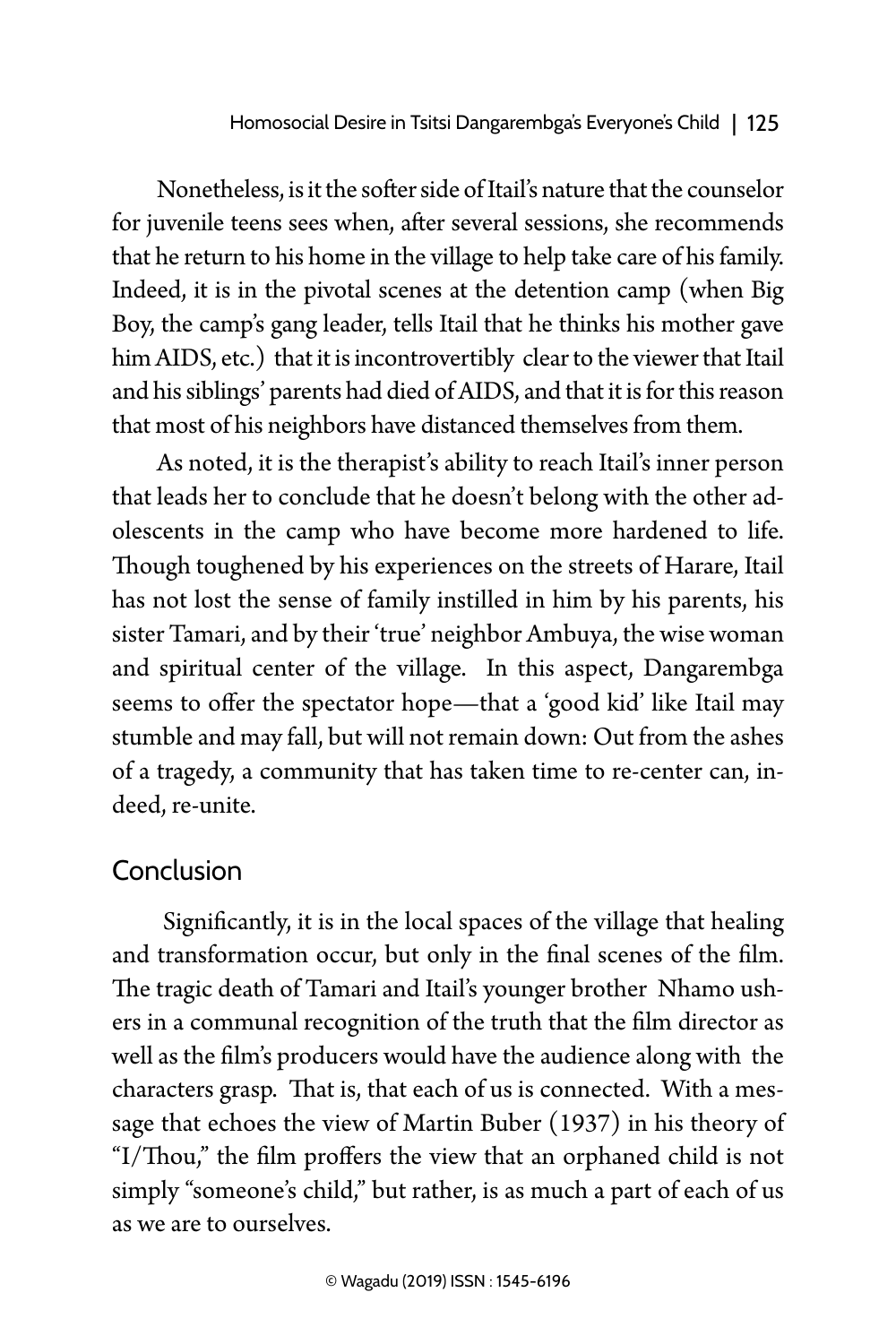#### 126 | P. Jane Splawn

Though clearly presented as a site of a flawed community, *Everyone's Child,* under the direction of Tsitsi Dangarembga, leaves us in the final scenes of the film with a village that is a site of wholeness. At the groundbreaking celebration of the Mapisa children's new home, all of the remaining siblings (Tamari, Itail, and Nora) are now reunited with their uncle Ozias.

To underscore the "welcome table" theme, the final scenes end with everyone partaking in a communal meal. This is a scene of communion; a special thanksgiving for the groundbreaking of their new home. Contrasting with the absence of visitors when the children's mother Ketiwe was gravely ill and dies earlier in the film, the entire community not only shows up, but also participates in the gathering at the end of the film. Here, Dangarembga demonstrates what she describes to Madeleine Thein in a 2013 interview in *Brick* as the concept of *ubuntu,* "I am because you are" (Thein, 2013, n.p.). God and/or Nature responds with a blessing of rain. The music blares: "Reach out to someone in need ... It's about trust. Faith. Trust. Love" (Dangarembga, DVD, 1996). The final frames show amazing splashes of rain on Tamari's face as the credits to the film roll. Again the soundtrack echoes, "Faith, Trust, Love" as rain pellets fall first on the face of a smiling Tamari, then on faces of both Itail and Tamari, then freezes on an ecstatic Tamari as the final credits roll.

Recently, Dangarembga has stated that she believes film to be an important medium for telling a story (Thein, 2013, n.p. ). In spite of her enigmatic and modest claim about the shortfalls of her directorial debut film, *Everyone's Child*, in her 2006 *Transition* interview, I would like to differ with her assessment here, in part, because of her subtle explorations of the complexities of the social bonds that exist among the voices of young males and young females in twenty-first century Harare, either in the space of the village or in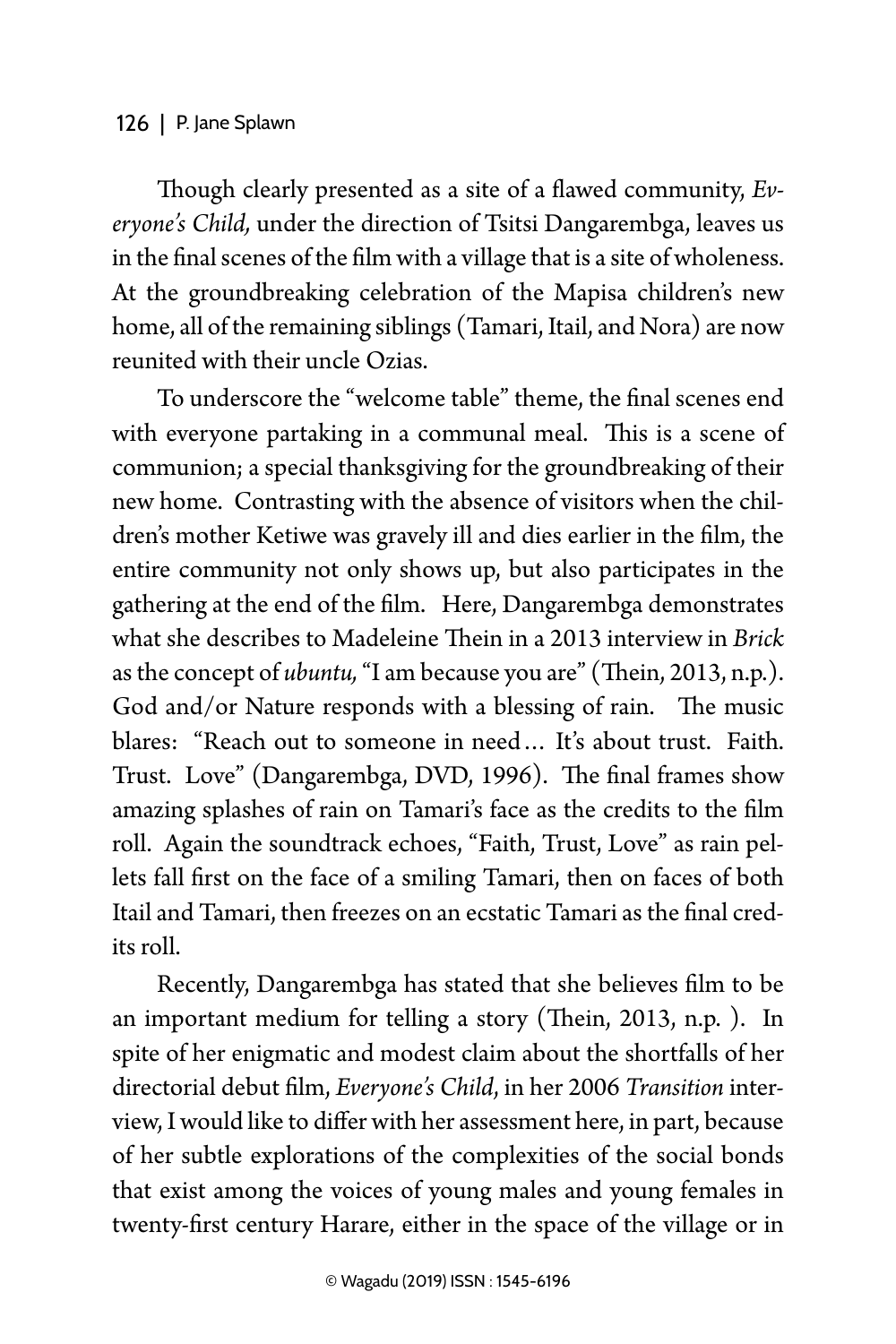the urban space of the city. Whether Dangarembga directed the film that she wanted to create, in the liminal spaces of *Everyone's Child*, nonetheless, she created a film that may foster dialogue about the complexities of social/sexual bonding among young men and women in Harare.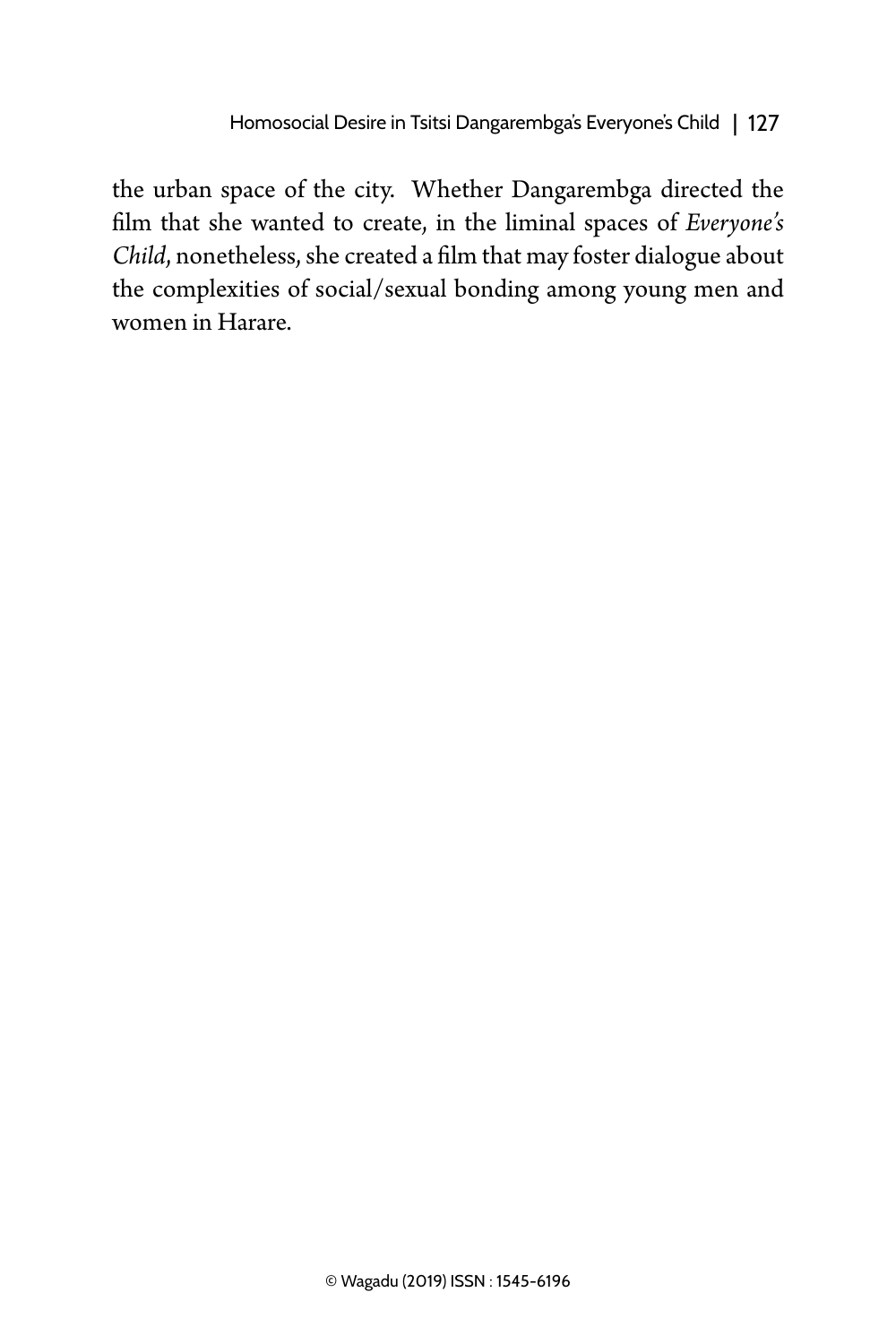### **References**

Anderson, B. (1991). Imagined communities: Reflections on the origins and spread of

nationalism. London: Verso

- Appiah, K.A. (2005). Racisms. A. Abbas & J.N. Erni (Eds.) *Internationalizing cultural studies: An anthology*. Malden, Mass.: Blackwell, 390-396.
- Dangarembga, T. & Lee, C.J. (2006). Desperately seeking Tsitsi: A
- conversation with Tsitsi Dangarembga, *Transition*, 96, 128-150.
- *Everyone's Child*. (1996) Dir. Tsitsi Dangarembga. Media for Development Trust.
- Donham, Donald. L. Freeing south africa: The 'modernization' of male-male sexuality in Soweto," (2005) *Internationalizing cultural studies: An anthology*. A. Abbas & J.N. Erni (Eds.) Malden, Mass.: Blackwell, 196- 209.
- Eng, David L. (2005) Out here and over there: Queerness and diaspora in Asian (-) American studies," *Internationalizing cultural studies: An anthology*. A. Abbas & J. N. Erni (Eds.). Malden, Mass.: Blackwell, 559- 568.
- Gevisser, Mark & Edwin Cameron. (1994) *Defiant desire: Gay and lesbian lives in South Africa*. Johannesburg: Ravan Press.
- *Internationalizing cultural studies: An anthology*. (2005) A, Abbas & J. N. Erni (Eds.). Malden, Mass.: Blackwell.
- Julien, Isaac. (1991) *Diary of a young soul rebel*. London: British Film Institute.
- Kennedy, Roseanne. (2008). Mortgaged futures: Trauma, subjectivity, and the legacies of colonialism in Tsitsi Dangarembga's *The Book of Not*. *Studies in the Novel* 40(1-2), 86-107.
- Lee, Christopher Joon-Hai. "Desperately Seeking Tsitsi: A Conversation with Tsitsi Dangarembga." *Transition*. Vol 13. No. 2, 128=150.
- Marechera, Dambudzo. *The black insider*. Trenton, New Jersey: Africa World Press, 1999.
- Safran, William. (1991). Diasporas in modern societies: Myths of homeland and return. *Diaspora* 1(1), 83-99.
- Sassen, Saskia. (2001). The global city: New York, London, Tokyo. Princeton: Princeton University Press.